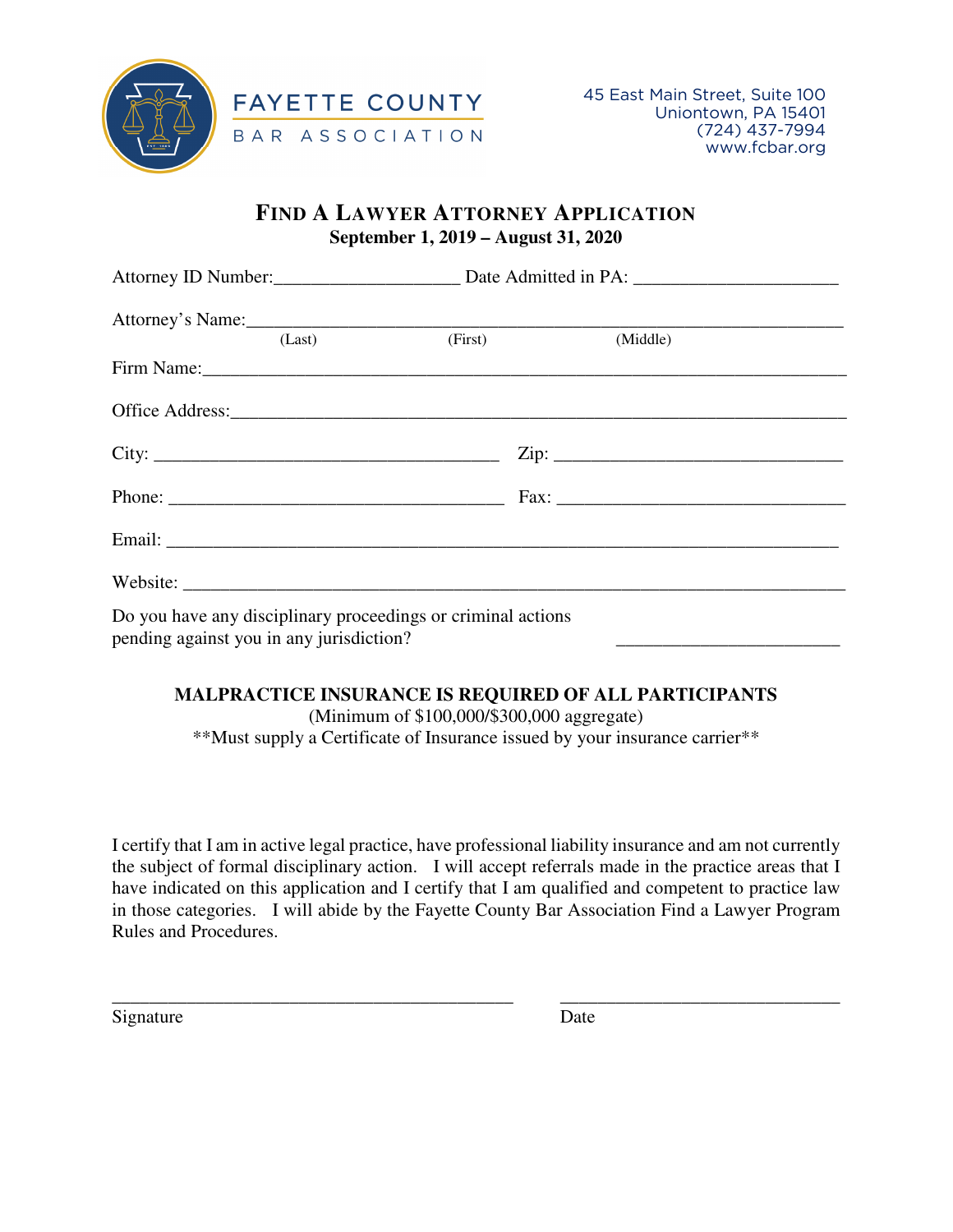## **FIND A LAWYER PRACTICE AREAS**

Select practice areas by circling no more than ten (10) categories.

| Adoption                                                                     | Family Law: Custody                                         |  |
|------------------------------------------------------------------------------|-------------------------------------------------------------|--|
| Bankruptcy                                                                   | <b>Family Law: Support</b>                                  |  |
| Business & Commercial                                                        | Juvenile Dependency                                         |  |
| Civil Litigation                                                             | Landlord & Tenant                                           |  |
| Civil Rights                                                                 | Mediation & Collaborative Law                               |  |
| <b>Construction Accidents</b>                                                | <b>Medical Malpractice</b>                                  |  |
| <b>Consumer Law</b>                                                          | Municipal Law, Government and<br><b>Land Use Regulation</b> |  |
| Collections                                                                  | Name Changes                                                |  |
| Criminal Law: Criminal Defense                                               | Personal Injury<br><b>Real Estate</b>                       |  |
| <b>Elder Law</b>                                                             |                                                             |  |
| <b>Employment Law</b>                                                        |                                                             |  |
| <b>Environmental Law</b>                                                     | <b>Social Security Disability</b>                           |  |
|                                                                              | <b>Tax Law</b>                                              |  |
| <b>Estate Administration/Settlement,</b><br>Probate and Trust Administration | <b>Unemployment Compensation</b>                            |  |
| Estates: Guardianship                                                        | <b>Veterans Law</b>                                         |  |
| Estate Planning: Wills, POA and Trusts                                       | Workers' Compensation                                       |  |
| Family Law: Divorce                                                          | <b>Wrongful Death</b>                                       |  |

Printed Name

\_\_\_\_\_\_\_\_\_\_\_\_\_\_\_\_\_\_\_\_\_\_\_\_\_\_\_\_\_\_\_\_\_\_\_\_\_\_\_\_\_\_\_

Signature Date

\_\_\_\_\_\_\_\_\_\_\_\_\_\_\_\_\_\_\_\_\_\_\_\_\_\_\_\_\_\_\_\_\_\_\_\_\_\_\_\_\_\_\_ \_\_\_\_\_\_\_\_\_\_\_\_\_\_\_\_\_\_\_\_\_\_\_\_\_\_\_\_\_\_